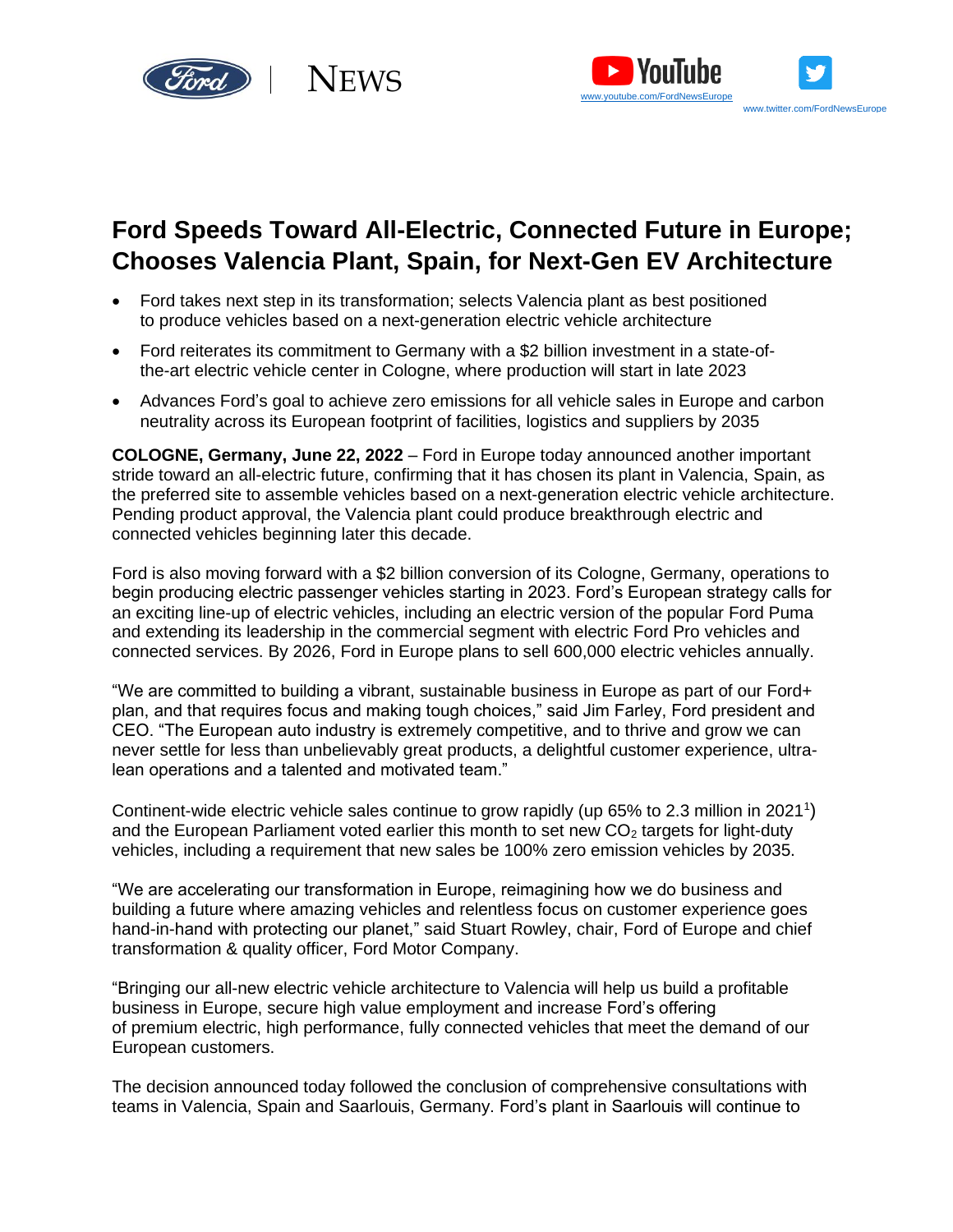



produce the Ford Focus passenger car, while the company is also evaluating options for future site concepts.

## **Ford reiterates its commitment to Germany**

Ford also today reiterated its commitment to Germany as the headquarters of its European [Model e business](https://media.ford.com/content/fordmedia/fna/us/en/news/2022/03/02/ford-accelerating-transformation.html) and the site of its first domestic European electric vehicle production. The state-of-the art Cologne Electrification Centre will start production in late 2023.

"Ford is investing heavily in electric vehicle manufacturing operations in Germany, and we are committed to the country as our headquarters location in Europe," said Rowley. "We look forward to progressing this work with our partners in Germany and across the whole region. To secure new product in Europe we need winning product designs, outstanding technology and engineering, optimized sourcing and an evolution of our industrial operations to ensure they are fully oriented to an electrified world."

### **Next generation architecture a critical component of Ford's all-electric future in Europe**

The next generation architecture is a critical step in the transformation of Ford in Europe to achieve an all-electric future and build a thriving business while making a positive contribution to society and reducing emissions in line with the Paris Climate Agreement.

Ford's plans for all-electric future in Europe supports the global goal of 2 million+ annual production of EVs by 2026 and 10% company adjusted EBIT margin by 2026.

1 International Energy Agency Global EV Outlook 2022, May 2022

# # #

### *About Ford Motor Company*

*Ford Motor Company (NYSE: F) is a global company based in Dearborn, Michigan, that is committed to helping build a better world, where every person is free to move and pursue their dreams. The company's Ford+ plan for growth and value creation combines existing strengths, new capabilities and always-on relationships with customers to enrich experiences for and deepen the loyalty of those customers. Ford develops and delivers innovative, must-have Ford trucks, sport utility vehicles, commercial vans and cars and Lincoln luxury vehicles, as well as connected services. Additionally, Ford is establishing leadership positions in mobility solutions, including self-driving technology, and provides financial services through Ford Motor Credit Company. Ford employs about 182,000 people worldwide. More information about the company, its products and Ford Credit is available at corporate.ford.com.*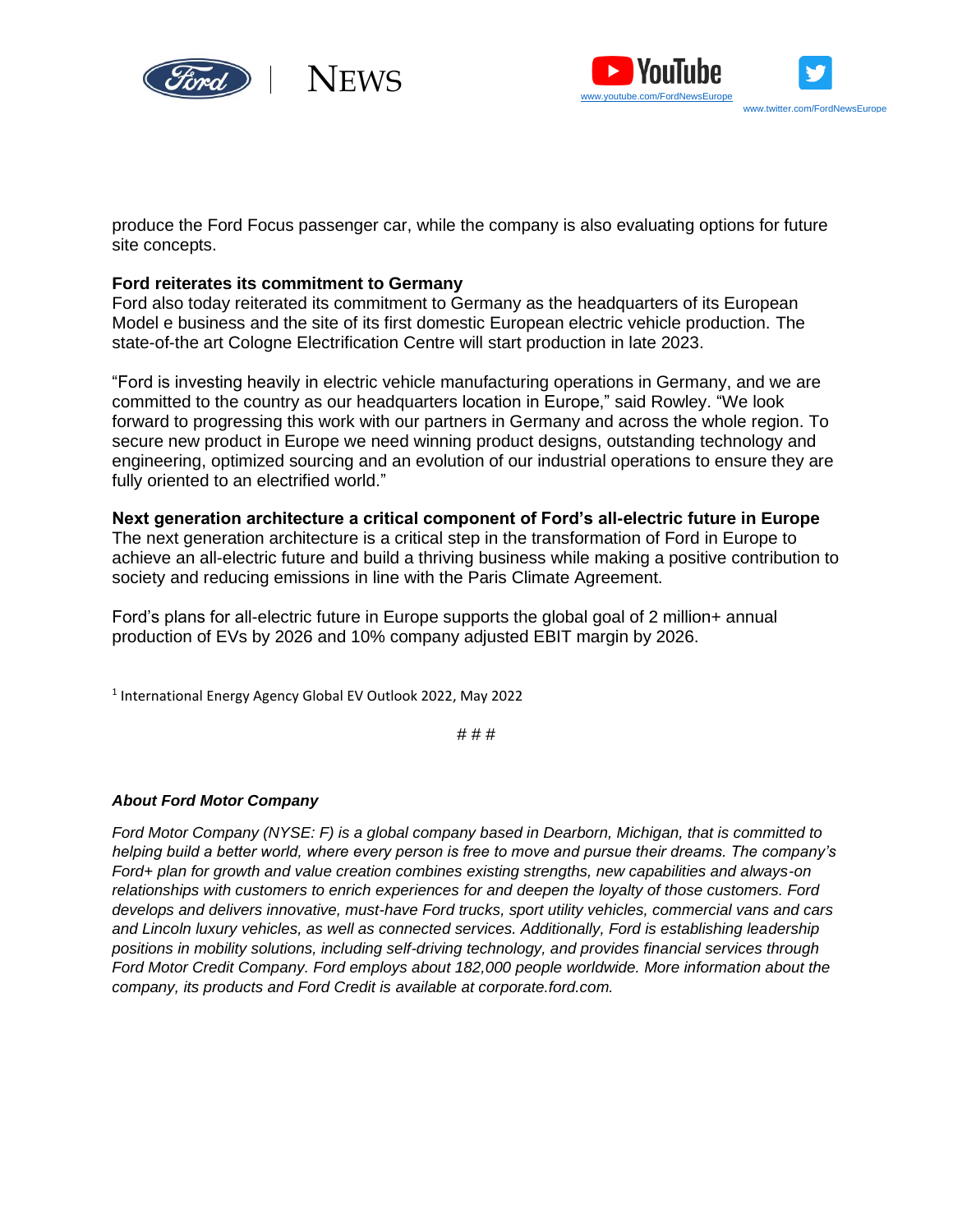



*Ford of Europe is responsible for producing, selling and servicing Ford brand vehicles in 50 individual markets and employs approximately 41,000 employees at its wholly owned facilities and consolidated joint ventures and approximately 55,000 people when unconsolidated businesses are included. In addition to Ford Motor Credit Company, Ford Europe operations include Ford Customer Service Division and 14 manufacturing facilities (10 wholly owned facilities and four unconsolidated joint venture facilities). The first Ford cars were shipped to Europe in 1903 – the same year Ford Motor Company was founded. European production started in 1911.*

| Contact: | Michael Baumann   | Cristina del Rey | Ralph Caba      |
|----------|-------------------|------------------|-----------------|
|          | Ford of Europe    | Ford of Spain    | Ford of Germany |
|          | +49-152-54952780  | +34-616-455712   | +49-170-3380546 |
|          | mbauman9@ford.com | cdelrey@ford.com | rcaba@ford.com  |

#### **Cautionary Note on Forward-Looking Statements**

Statements included or incorporated by reference herein may constitute "forward-looking statements" within the meaning of the Private Securities Litigation Reform Act of 1995. Forward-looking statements are based on expectations, forecasts, and assumptions by our management and involve a number of risks, uncertainties, and other factors that could cause actual results to differ materially from those stated, including, without limitation:

- Ford and Ford Credit's financial condition and results of operations have been and may continue to be adversely affected by public health issues, including epidemics or pandemics such as COVID-19;
- Ford is highly dependent on its suppliers to deliver components in accordance with Ford's production schedule, and a shortage of key components, such as semiconductors, or raw materials can disrupt Ford's production of vehicles;
- Ford's long-term competitiveness depends on the successful execution of Ford+;
- Ford's vehicles could be affected by defects that result in delays in new model launches, recall campaigns, or increased warranty costs;
- Ford may not realize the anticipated benefits of existing or pending strategic alliances, joint ventures, acquisitions, divestitures, or new business strategies;
- Operational systems, security systems, vehicles, and services could be affected by cyber incidents, ransomware attacks, and other disruptions;
- Ford's production, as well as Ford's suppliers' production, could be disrupted by labor issues, natural or man-made disasters, financial distress, production difficulties, capacity limitations, or other factors;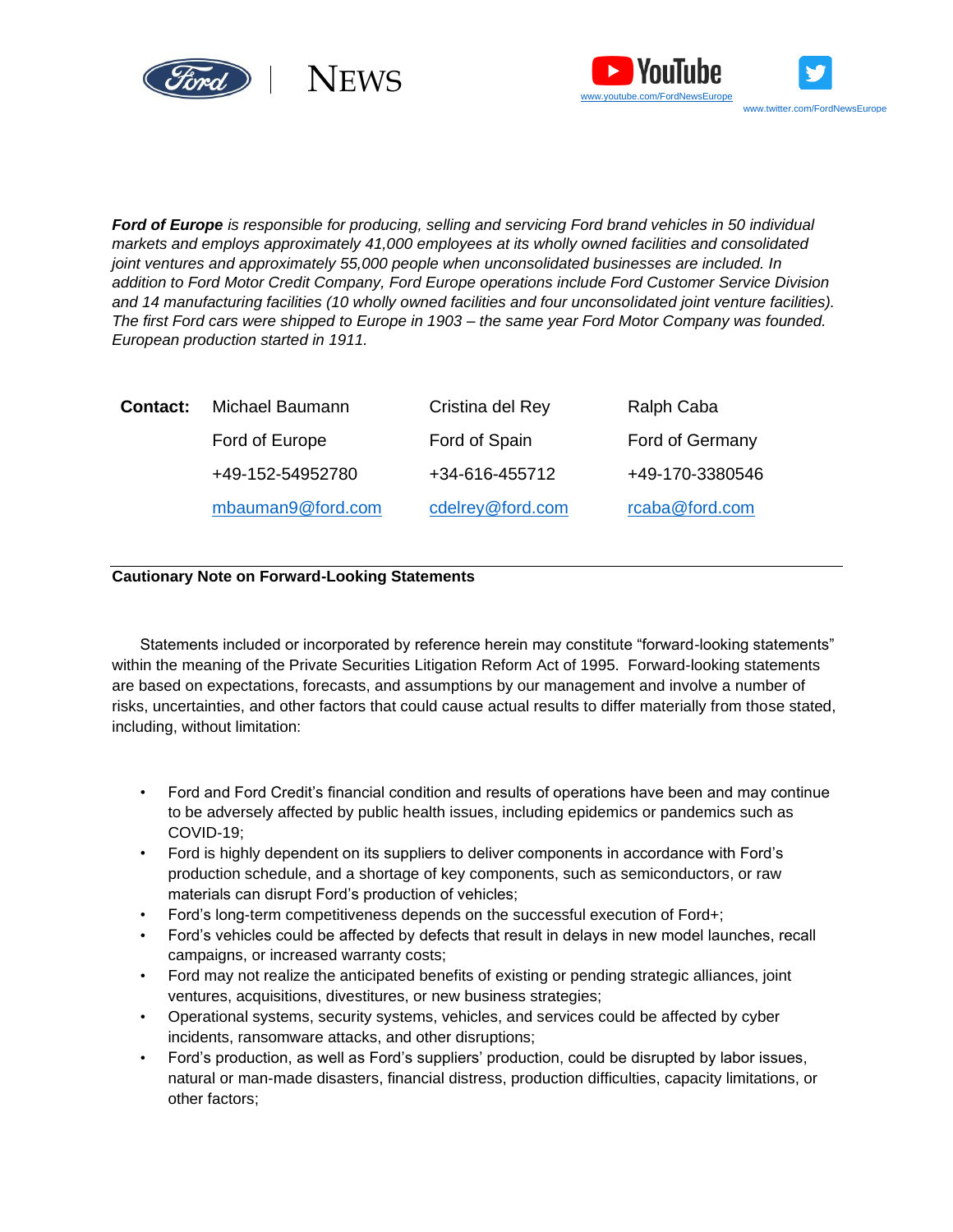



- Ford's ability to maintain a competitive cost structure could be affected by labor or other constraints;
- Ford's ability to attract and retain talented, diverse, and highly skilled employees is critical to its success and competitiveness;
- Ford's new and existing products, digital and physical services, and mobility services are subject to market acceptance and face significant competition from existing and new entrants in the automotive, mobility, and digital services industries;
- Ford's near-term results are dependent on sales of larger, more profitable vehicles, particularly in the United States;
- With a global footprint, Ford's results could be adversely affected by economic, geopolitical, protectionist trade policies, or other events, including tariffs;
- Industry sales volume in any of Ford's key markets can be volatile and could decline if there is a financial crisis, recession, or significant geopolitical event;
- Ford may face increased price competition or a reduction in demand for its products resulting from industry excess capacity, currency fluctuations, competitive actions, or other factors;
- Inflationary pressure and fluctuations in commodity prices, foreign currency exchange rates, interest rates, and market value of Ford or Ford Credit's investments, including marketable securities, can have a significant effect on results;
- Ford and Ford Credit's access to debt, securitization, or derivative markets around the world at competitive rates or in sufficient amounts could be affected by credit rating downgrades, market volatility, market disruption, regulatory requirements, or other factors;
- Ford's receipt of government incentives could be subject to reduction, termination, or clawback;
- Ford Credit could experience higher-than-expected credit losses, lower-than-anticipated residual values, or higher-than-expected return volumes for leased vehicles;
- Economic and demographic experience for pension and other postretirement benefit plans (e.g., discount rates or investment returns) could be worse than Ford has assumed;
- Pension and other postretirement liabilities could adversely affect Ford's liquidity and financial condition;
- Ford and Ford Credit could experience unusual or significant litigation, governmental investigations, or adverse publicity arising out of alleged defects in products, services, perceived environmental impacts, or otherwise;
- Ford may need to substantially modify its product plans to comply with safety, emissions, fuel economy, autonomous vehicle, and other regulations;
- Ford and Ford Credit could be affected by the continued development of more stringent privacy, data use, and data protection laws and regulations as well as consumers' heightened expectations to safeguard their personal information; and
- Ford Credit could be subject to new or increased credit regulations, consumer protection regulations, or other regulations.

We cannot be certain that any expectation, forecast, or assumption made in preparing forwardlooking statements will prove accurate, or that any projection will be realized. It is to be expected that there may be differences between projected and actual results. Our forward-looking statements speak only as of the date of their initial issuance, and we do not undertake any obligation to update or revise